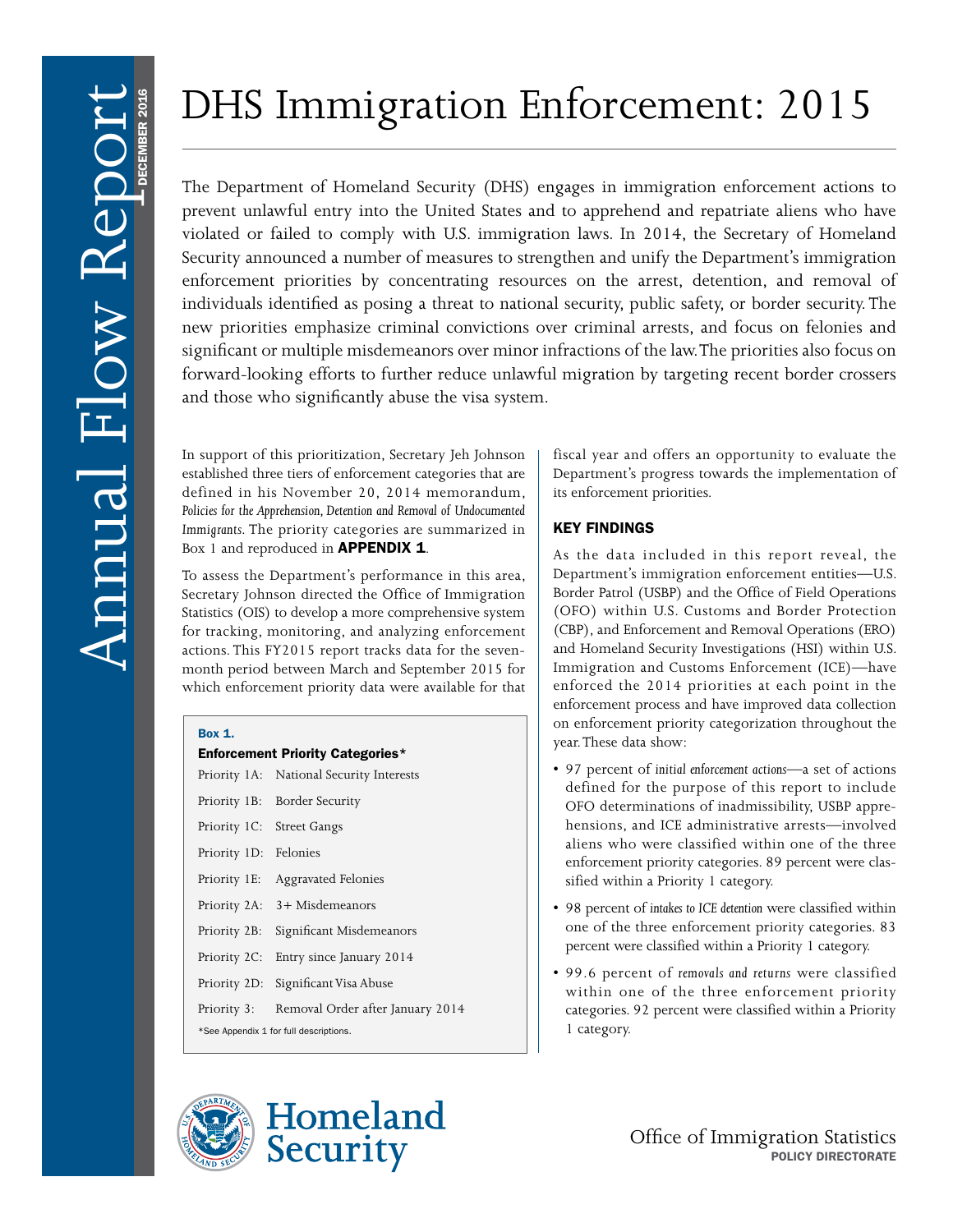#### Box 2.

#### Definitions and Terms

Apprehension: An action by a law enforcement agency to take physical control of a person. References to apprehensions in this report refer exclusively to those conducted by USBP.

Determination of Inadmissibility: A determination that an alien is ineligible to be admitted to the United States according to the provisions of the Immigration and Nationality Act (INA) § 212(a). References to determinations of inadmissibility in this report refer exclusively to determinations by OFO occurring at ports of entry.

Administrative Arrest: The arrest of an alien who is charged with removability under the provisions of the Immigration and Nationality Act (INA). References to administrative arrests in this report refer exclusively to arrests by ICE (ERO and HSI) occurring within the interior of the United States.

Detention: The physical custody of an alien in order to hold them pending a determination whether the alien is removable from the United States, or while awaiting transportation to their country of citizenship after a final order of removal has been entered. References to detention and "intake to detention" in this report refer exclusively to detention by ICE during or after removal proceedings; they do not include short-term periods of time an individual is held by CBP during processing, prior to a removal or return, or prior to a transfer of custody to ICE or another appropriate entity. They also do not include detention in Office of Refugee Resettlement or Mexican Interior Repatriation Program facilities.

Removal: The compulsory and confirmed movement of an inadmissible or deportable alien out of the United States based on an order of removal. An alien who is removed, as opposed to being returned or leaving the country under an order of voluntary departure, faces administrative or criminal consequences upon subsequent reentry.

Return: The confirmed movement of an inadmissible or deportable alien out of the United States not based on an order of removal. Data on returns in this report include voluntary returns, aliens leaving the country under an order of voluntary departure, and withdrawals under docket control.

- The great majority of cases at each stage of the enforcement process analyzed in this report were classified as Priority 1B (Border Security). This category includes aliens identified at or near the border while attempting or furthering an unlawful entry or at a port of entry while applying for admission into the United States. Overall, 80 percent of initial enforcement actions, 64 percent of intakes to ICE detention, and 83 percent of removals and returns involved people identified at or near the border.<sup>1</sup>
- In the absence of pre-existing systems to collect enforcement priority data, certain enforcement actions were not successfully classified. These actions are designated as "priority unknown." Priority unknown rates were highest for ICE administrative arrests (10 percent) and lowest for OFO inadmissibility determinations (zero percent), DHS removals and returns (zero percent), and USBP apprehensions (one percent). The prevalence of priority unknown actions fell markedly between March and September 2015.

# METHODOLOGY AND APPROACH

This report combines data collected at ports of entry by OFO, data collected between the ports by USBP, and data collected within the United States by ERO and HSI. March 2015 was the first full month in which data reflecting the November 2014 priorities were systematically recorded, and the data in this report are therefore limited to the seven-month period from March through September of 2015 (i.e., not the full fiscal year).

Reporting on compliance with the new priorities requires that data be analyzed at each of three main stages in the enforcement process:

- *Initial enforcement actions.* For OFO, these actions consist of inadmissibility determinations. For USBP and ICE, these actions consist of apprehensions and administrative arrests, respectively. Each of these initial actions may or may not result in further enforcement actions, including detention and removal or return.<sup>2</sup>
- *Intakes to detention.* Following apprehension or arrest, aliens may be detained by ICE during the pendency of removal proceedings and/or following issuance of a removal order. ICE ERO, which manages the detention process, collects data on all aliens placed in detention.
- *Removals and returns.* Taken together, removals and returns encompass all compulsory repatriations from the United States. This report aggregates Component-level removal and return data to describe DHS-wide repatriations.

The following sections of this report describe the number of enforcement actions occurring at each of these stages from March to September 2015 and, within each stage, the proportion of each action within the three priority categories. (APPENDIX 2 provides more detailed priority data for each type of enforcement action.) These sections are followed by discussions of enforcement actions for which the priority category was unknown or not recorded (coded as "priority unknown") and of actions coded as "other federal interest," an additional grouping identified in the November 2014 memo that includes individuals not covered by the other three categories.

<sup>&</sup>lt;sup>1</sup>Given the flow of cases through the immigration enforcement system, many of the same individuals who are classified upon apprehension or administrative arrest are also classified upon intake to ICE detention and/or upon removal or return.

 $2$  Aliens who are found inadmissible, apprehended, or arrested may be permitted to return to their country of origin, a form of repatriation without additional penalties; be formally removed; or be issued a Notice to Appear, which initiates a removal proceeding in immigration court. Immigration court removal proceedings may take many months to be resolved, and certain aliens are found eligible for some form of relief from removal.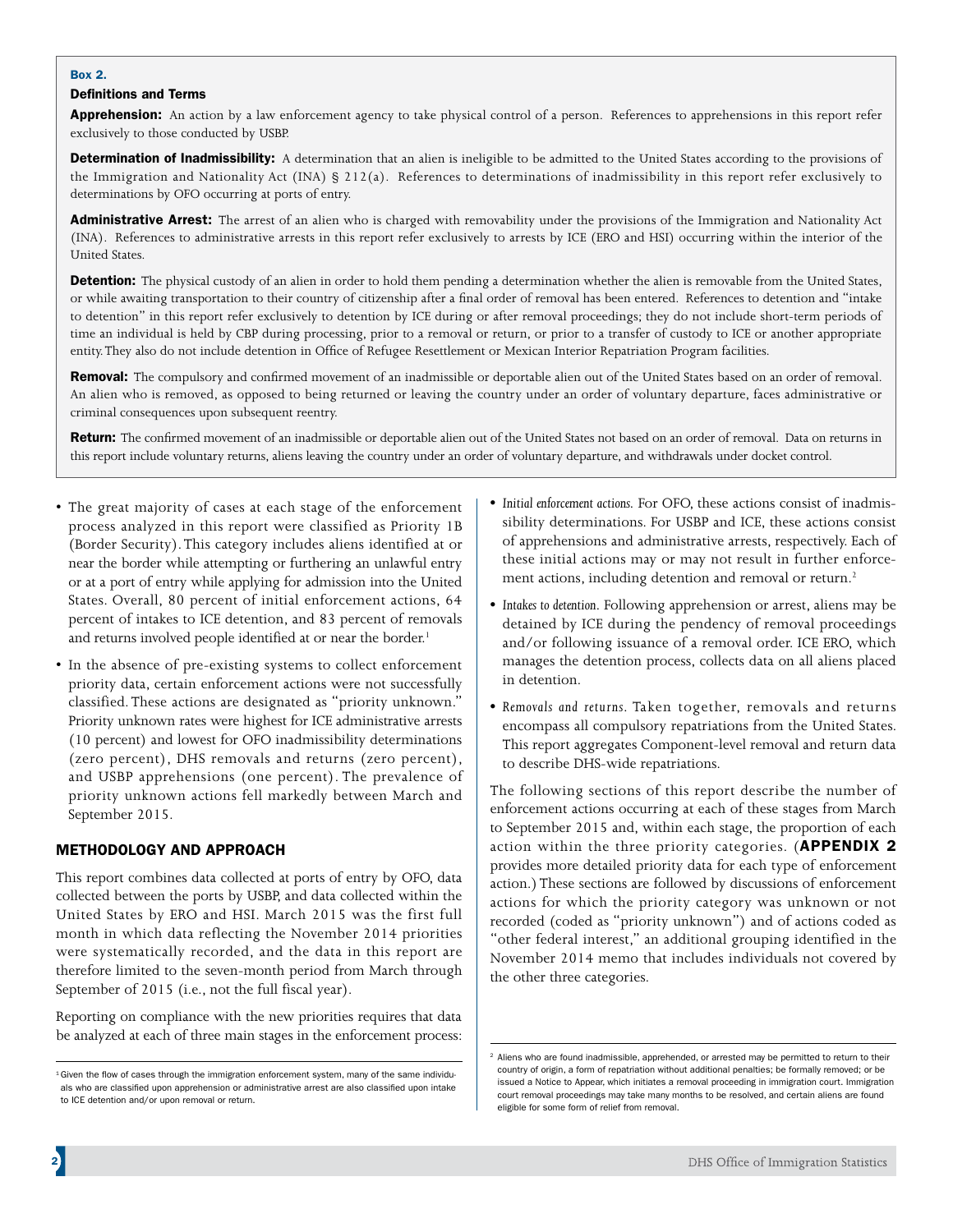#### Total Enforcement Actions

The total number of enforcement actions varies at each step of the process, as depicted in Figure 1. These differences are a function of the numerous points in the process where decisions must be made about how to proceed with an individual case and the length of time it takes to move certain cases through the system.



#### Enforcement Actions By Priority Category

As Figure 2 illustrates, nearly all cases (99.8 percent) that OFO determined to be inadmissible were classified within the Priority 1 category—almost all of them within the Priority 1B (Border Security) category. (See **APPENDIX 2** for data on enforcement action by sub-priority.)



In the case of USBP, 93 percent of all apprehensions were classified as Priority 1 (see Figure 3), and 92 percent involved aliens who were attempting or furthering an unlawful entry into the United States and were therefore classified as Priority 1B (Border Security). Most of the remaining cases (five percent) were classified Priority 2, including four percent of the total that were classified Priority 2C (unlawful entry since January 2014; see APPENDIX 2).



With respect to interior enforcement, Priority 1, 2, and 3 arrests accounted for 89 percent of ICE's administrative arrests (see Figure 4). Another one percent of arrests were classified as "other federal interest." Pursuant to the November 2014 memo, this category includes aliens who are not classified within one of the three

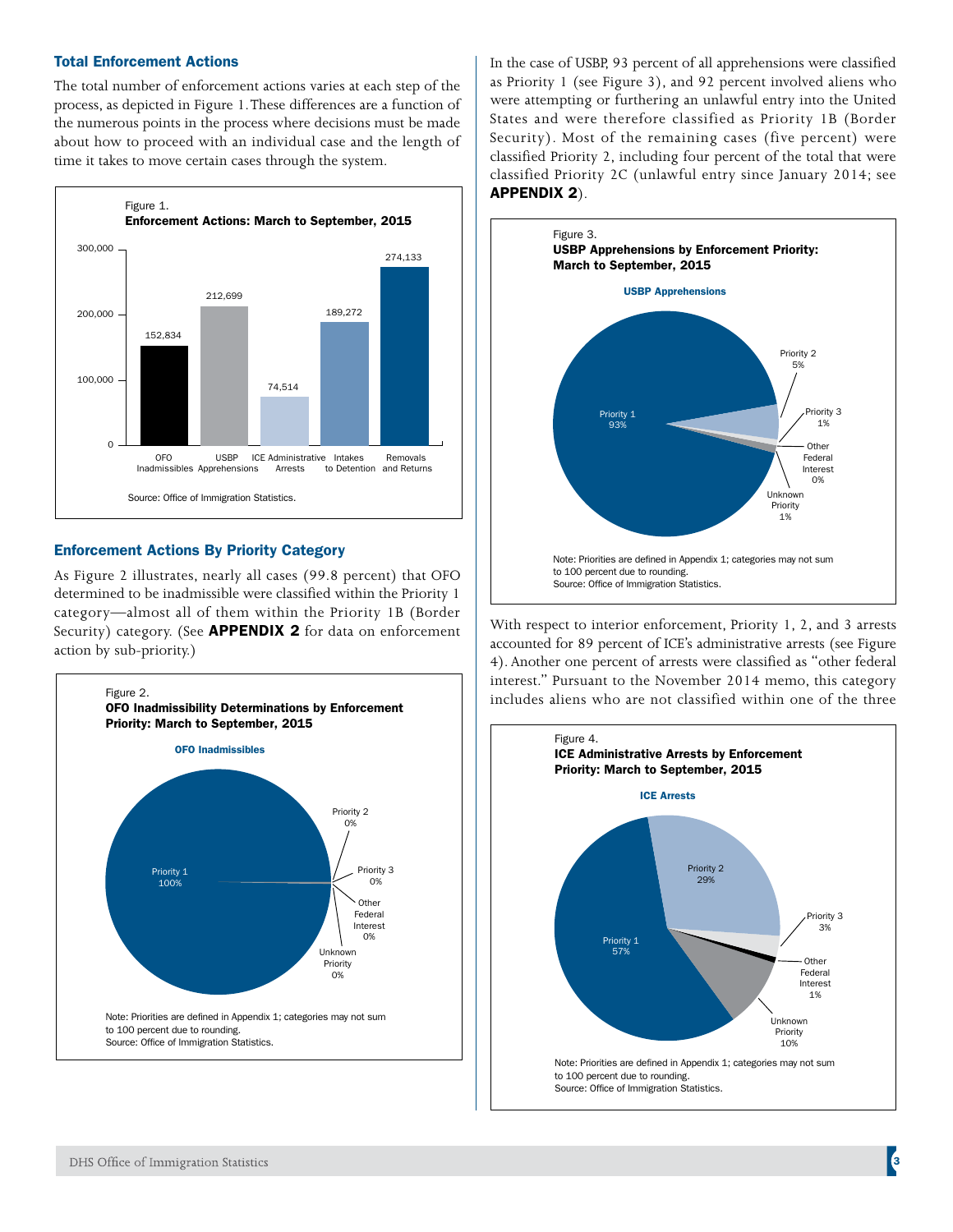enforcement priority categories but who may be arrested, detained, and/or removed because a designated supervisory official determines that doing so serves an important federal interest.

ICE ERO makes custody determinations following an administrative arrest or transfer of custody from CBP or another law enforcement agency. For all intakes to ICE detention, Priority 1 assignments (83 percent) greatly outnumbered the other categories (see Figure 5). Similar to other enforcement actions discussed in this report, 64 percent of intakes to detention were classified as Priority 1B (Border Security).



Removals and returns show the same general patterns, with 92 percent of all repatriations from March to September 2015 classified within the Priority 1 category (see Figure 6), including 83 percent of the total classified within the Priority 1B category (i.e., apprehended at the border or a port of entry while attempting to unlawfully enter the United States).

# Figure 6 **DHS Removals and Returns by Enforcement Priority:** March to September, 2015 **DHS Removals and Returns** Priority 2 6% Priority 3  $1%$ Other Priority 1 Federa Interest 0% Unknown Priority  $\Omega$ % Note: Priorities are defined in Appendix 1; categories may not sum to 100 percent due to rounding. Source: Office of Immigration Statistics.

# Priority Unknown

As depicted in Figure 2 through Figure 6, enforcement priority classifications are unknown in 10 percent of ICE arrests and zero to two percent of other enforcement actions. In addition, information was available on the overall enforcement priority but not on the sub-category within Priority 1 in 39 percent of administrative arrests, 11 percent of intakes to detention, and five percent of removals and returns (see APPENDIX 2).

DHS has monitored the rate of priority unknown cases and taken steps to improve data collection and reporting. In addition to improvements during the enforcement process, the Department created a mechanism to classify OFO inadmissibility determinations occurring at ports of entry as Priority 1B (Border Security) unless information was available to the contrary. ICE ERO also introduced procedures to classify administrative arrests, intakes to detention, and removals and returns when no known priority was initially recorded. Events that were the result of a USBP apprehension or that involved individuals convicted of an aggravated felony or two or more felonies were assigned Priority 1; and events involving individuals who entered or had a final order of removal on or after January 1, 2014 were assigned priority 2 or Priority 3, respectively. These efforts resulted in a falling number of enforcement actions classified as priority unknown over time (see Figure 7). DHS will continue to monitor data collection and work to further reduce the number of enforcement cases classified as priority unknown due to insufficient information.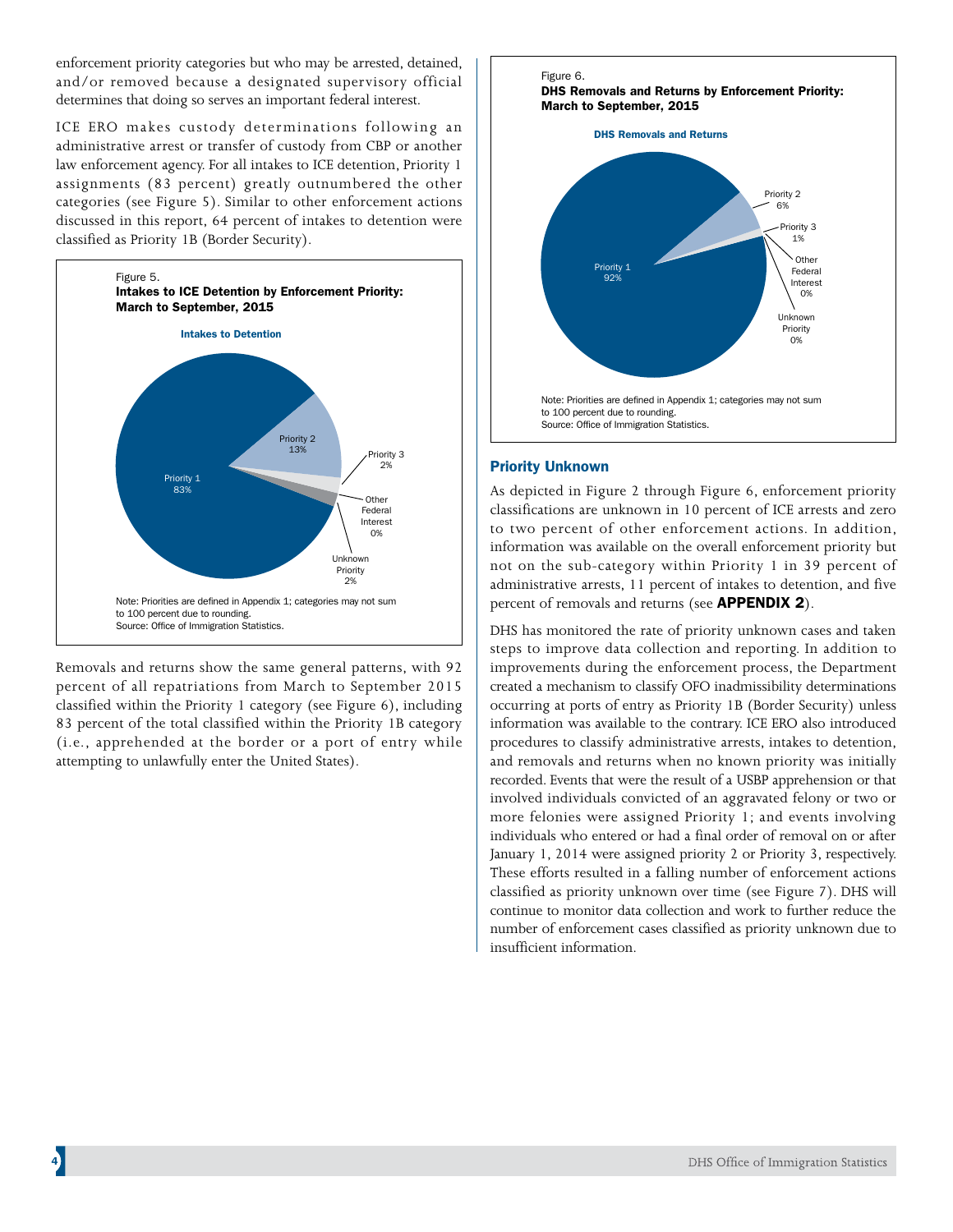

# Other Federal Interest

For each of the enforcement actions discussed above, the vast majority of cases were classified as Priority 1, 2, or 3, with very small percentages classified as "other federal interest." For example, the other federal interest category encompassed 1,412 out of 440,047 apprehensions, arrests, and inadmissibility determinations (0.3 percent) from March to September 2015, and 234 out of 274,133 removals and returns (0.1 percent). DHS will continue to track this category.

#### **CONCLUSION**

The data depicted above and provided in detail in Appendix 2 indicate that DHS immigration enforcement Components are enforcing the priorities set forth by Secretary Johnson. As defined in November 2014, these priorities focus enforcement on those individuals who pose a threat to national security or public safety, have been convicted of serious crimes, have recently crossed the border, or have significantly abused the visa system.

This report represents the first step in developing systematic reporting to measure and assess the Department's compliance with the Secretary's enforcement priorities and to provide more granular analysis of immigration enforcement. At the same time, DHS has recently launched a new Immigration Data Integration Initiative that will strengthen the Department's ability to analyze and report on enterprise wide enforcement patterns, including the ways different types of cases progress through the immigration enforcement system. In the coming year, OIS will begin reporting on this enforcement lifecycle, and on other relevant data that will further inform DHS enforcement practices.

#### APPENDIX 1: EXECUTIVE IMMIGRATION REFORM PRIORITIES

The Secretary's November 20, 2014 memorandum details the prioritization for apprehension, detention, and removal of undocumented immigrants based on the following categories.

#### Priority 1

Aliens described in this priority represent the highest priority to which enforcement resources should be directed:

- (a) Aliens engaged in or suspected of terrorism or espionage, or who otherwise pose a danger to national security (national security);
- (b) Aliens apprehended at the border or ports of entry while attempting to unlawfully enter the United States (border security);
- (c) Aliens convicted of an offense for which an element was active participation in a criminal street gang, as defined in 18 U.S.C. § 52 l(a), or aliens not younger than 16 years of age who intentionally participated in an organized criminal gang to further the illegal activity of the gang (street gang);
- (d) Aliens convicted of an offense classified as a felony in the convicting jurisdiction, other than a state or local offense for which an essential element was the alien's immigration status (felony); and
- (e) Aliens convicted of an "aggravated felony," as that term is defined in section  $101(a)(43)$  of the Immigration and Nationality Act at the time of the conviction (aggravated felony).

#### Priority 2

Aliens described in this priority, who are also not described in Priority 1, represent the second-highest priority for apprehension and removal. Resources should be dedicated accordingly to the removal of the following:

- (a) Aliens convicted of three or more misdemeanor offenses, other than minor traffic offenses or state or local offenses for which an essential element was the alien's immigration status, provided the offenses arise out of three separate incidents (3+ misdemeanors);
- (b) Aliens convicted of a "significant misdemeanor," which for these purposes is an offense of domestic violence; sexual abuse or exploitation; burglary; unlawful possession or use of a firearm; drug distribution or trafficking; or driving under the influence; or if not an offense listed above, one for which the individual was sentenced to time in custody of 90 days or more (the sentence must involve time to be served in custody, and does not include a suspended sentence) (significant misdemeanor);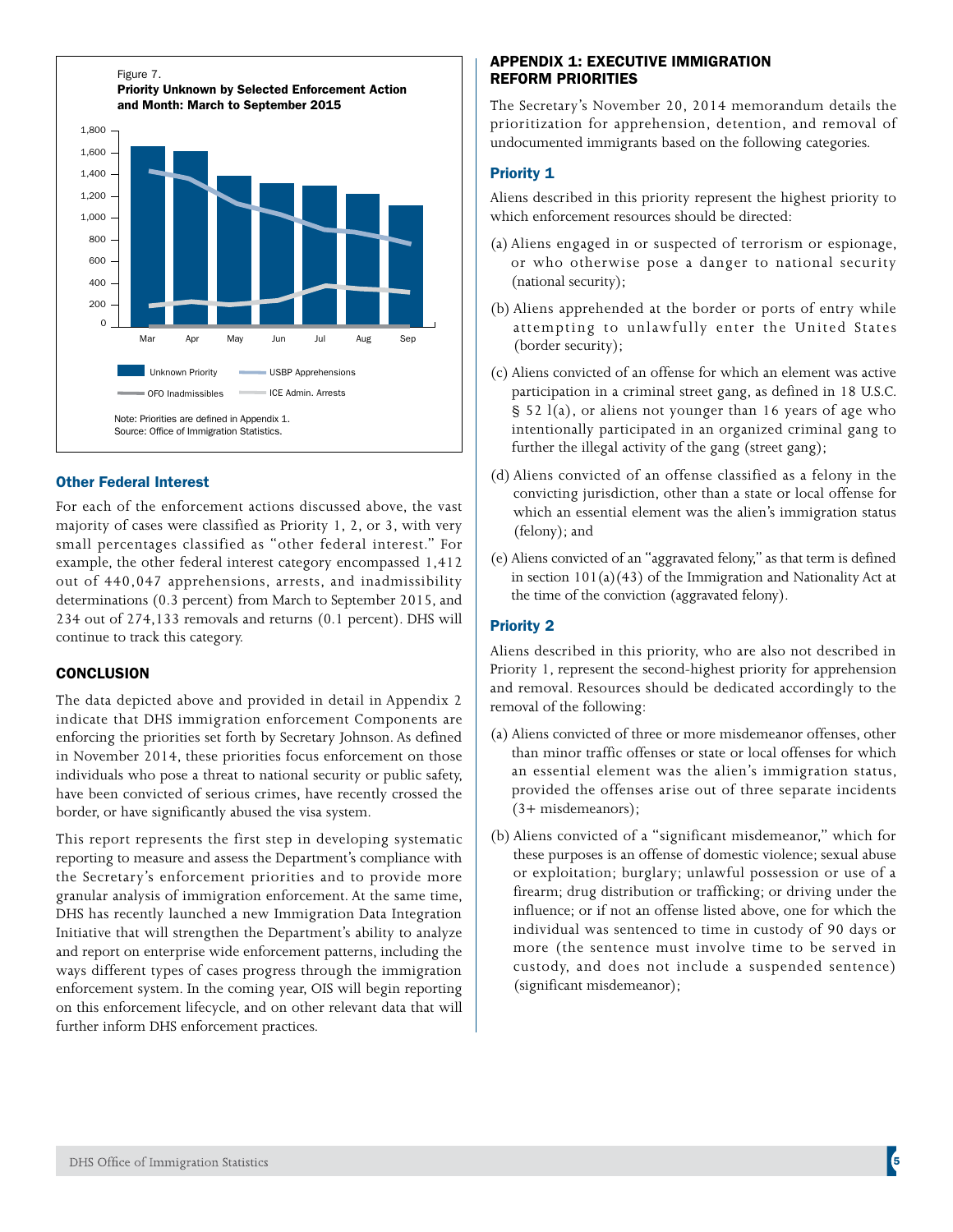- (c) Aliens apprehended anywhere in the United States after unlawfully entering or re-entering the United States and who cannot establish to the satisfaction of an immigration officer that they have been physically present in the United States continuously since January 1, 2014 (Entry Since January 2014); and
- (d) Aliens who, in the judgment of an ICE Field Office Director, U.S. Citizenship and Immigration Services (USCIS) District Director, or USCIS Service Center Director, have significantly abused the visa or visa waiver programs (visa abuse).

#### Priority 3

Priority 3 aliens are those who have been issued a final order of removal on or after January 1, 2014. Aliens described in this priority, who are not also described in Priority 1 or 2, represent the third and lowest priority for apprehension and removal. Resources should be dedicated accordingly to aliens in this priority (removal orders after January 2014).

## Other Federal Interest

Immigration officers and attorneys may pursue removal of an alien not identified as a priority provided, in the judgment of an ICE Field Office Director,<sup>3</sup> removing such an alien would serve an important federal interest.

<sup>3</sup> DHS policy also permits senior level USCIS and CBP officials to authorize immigration officers and attorneys to pursue the removal of an alien in the other federal interest category.

# APPENDIX 2: ENFORCEMENT ACTIONS BY DETAILED ENFORCEMENT PRIORITY CATEGORY

#### Table 1.

#### CBP OFO Inadmissibility Determinations by Detailed Enforcement Priority and Month: March 2015 to September 2015

|                                 | 7-month         | <b>Month of Year</b> |        |            |        |        |        |        |  |  |
|---------------------------------|-----------------|----------------------|--------|------------|--------|--------|--------|--------|--|--|
| <b>Enforcement Priority</b>     | <b>Subtotal</b> | Mar.                 | Apr.   | <b>May</b> | Jun.   | Jul.   | Aug.   | Sept.  |  |  |
| <b>NUMBER</b>                   |                 |                      |        |            |        |        |        |        |  |  |
| Total                           | 152,834         | 21,088               | 20,121 | 20,916     | 20,156 | 22,329 | 24,700 | 23,524 |  |  |
| <b>PERCENT</b>                  |                 |                      |        |            |        |        |        |        |  |  |
| Total                           | 100.0           | 100.0                | 100.0  | 100.0      | 100.0  | 100.0  | 100.0  | 100.0  |  |  |
| Priority 1 Subtotal             | 99.8            | 99.8                 | 99.9   | 99.8       | 99.8   | 99.8   | 99.7   | 99.8   |  |  |
| National Security (1a)          | 0.2             | 0.3                  | 0.3    | 0.2        | 0.0    | 0.1    | 0.4    | 0.1    |  |  |
| Border Security (1b)            | 99.4            | 99.3                 | 99.3   | 99.5       | 99.5   | 99.6   | 99.1   | 99.5   |  |  |
| Criminal Street Gang (1c)       | 0.0             | 0.0                  | 0.0    | 0.0        | 0.0    | 0.0    | 0.0    | 0.0    |  |  |
| Felony $(1d)$                   | 0.1             | 0.1                  | 0.2    | 0.1        | 0.1    | 0.1    | 0.2    | 0.1    |  |  |
| Aggravated Felony (1e)          | 0.0             | 0.0                  | 0.0    | 0.0        | 0.1    | 0.0    | 0.0    | 0.0    |  |  |
| Unknown Subclass                | 0.0             | 0.0                  | 0.0    | 0.0        | 0.0    | 0.0    | 0.0    | 0.0    |  |  |
| Priority 2 Subtotal             | 0.2             | 0.2                  | 0.1    | 0.2        | 0.2    | 0.2    | 0.3    | 0.2    |  |  |
| Three or More Misdemeanors (2a) | 0.0             | 0.0                  | 0.0    | 0.0        | 0.0    | 0.0    | 0.1    | 0.0    |  |  |
| Significant Misdemeanor (2b)    | 0.1             | 0.1                  | 0.1    | 0.1        | 0.1    | 0.1    | 0.1    | 0.1    |  |  |
| Entry since Jan. $2014(2c)$     | 0.1             | 0.0                  | 0.0    | 0.0        | 0.1    | 0.0    | 0.0    | 0.1    |  |  |
|                                 | 0.0             | 0.0                  | 0.0    | 0.1        | 0.0    | 0.0    | 0.0    | 0.0    |  |  |
| Priority 3 Subtotal             | 0.0             | 0.0                  | 0.0    | 0.0        | 0.0    | 0.0    | 0.0    | 0.0    |  |  |
|                                 | 0.0             | 0.0                  | 0.0    | 0.0        | 0.0    | 0.0    | 0.0    | 0.0    |  |  |
| Unknown Priority                | 0.0             | 0.0                  | 0.0    | 0.0        | 0.0    | 0.0    | 0.0    | 0.0    |  |  |

Note: Priorities are defined in Appendix 1. Categories may not sum to 100 percent due to rounding.

Source: Office of Immigration Statistics.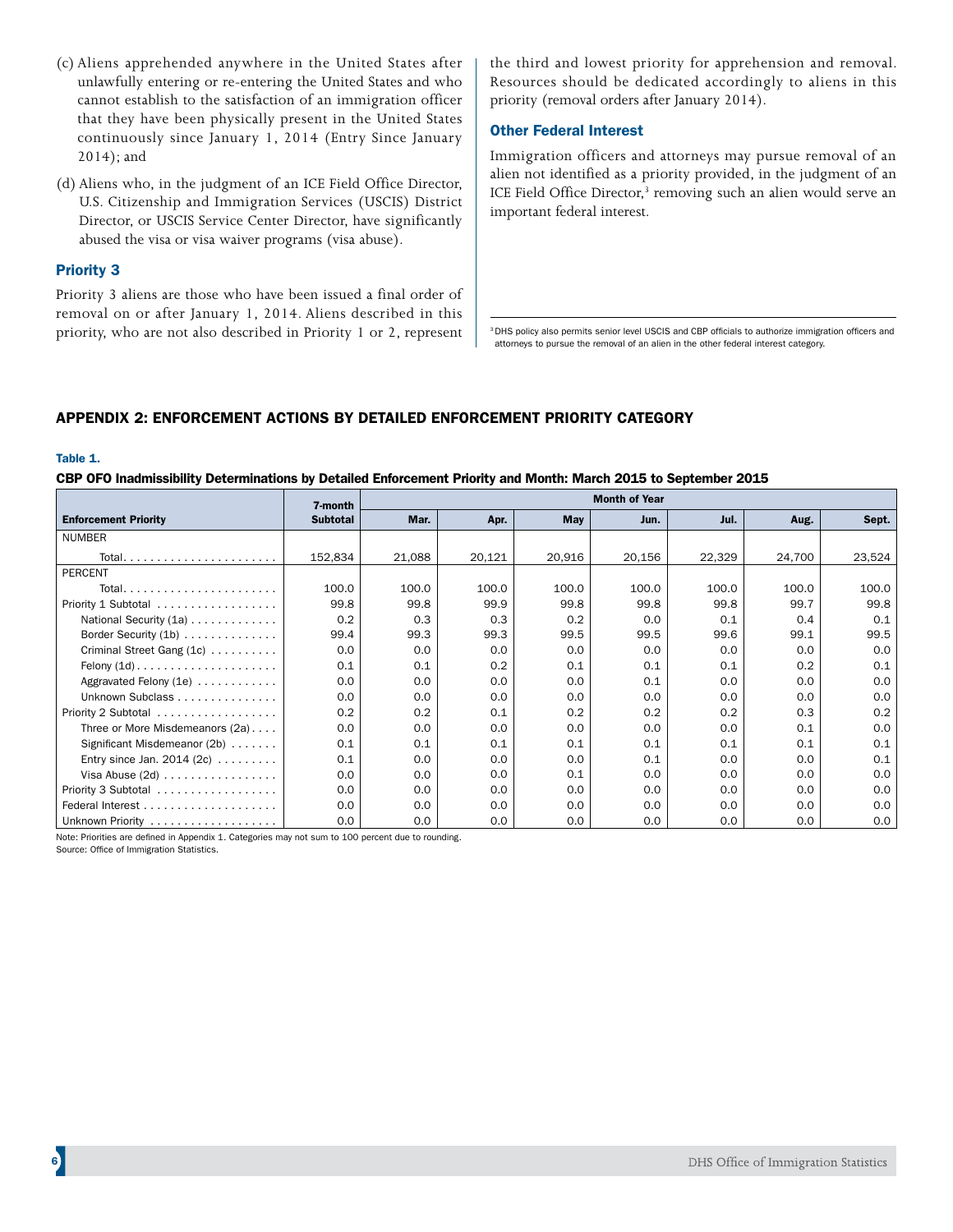Table 2.

#### CBP USBP Apprehensions by Detailed Enforcement Priority and Month: March 2015 to September 2015

|                                 | 7-month         | <b>Month of Year</b> |        |        |        |        |        |        |  |
|---------------------------------|-----------------|----------------------|--------|--------|--------|--------|--------|--------|--|
| <b>Enforcement Priority</b>     | <b>Subtotal</b> | Mar.                 | Apr.   | May    | Jun.   | Jul.   | Aug.   | Sept.  |  |
| <b>NUMBER</b>                   |                 |                      |        |        |        |        |        |        |  |
|                                 | 212,699         | 30,178               | 30,117 | 31,930 | 29,807 | 28,936 | 30,900 | 30,831 |  |
| <b>PERCENT</b>                  |                 |                      |        |        |        |        |        |        |  |
|                                 | 100.0           | 100.0                | 100.0  | 100.0  | 100.0  | 100.0  | 100.0  | 100.0  |  |
| Priority 1 Subtotal             | 93.3            | 93.3                 | 93.6   | 93.9   | 92.7   | 92.5   | 93.1   | 93.6   |  |
| National Security (1a)          | 0.0             | 0.0                  | 0.0    | 0.1    | 0.0    | 0.0    | 0.0    | 0.0    |  |
| Border Security (1b)            | 92.3            | 92.3                 | 92.6   | 93.0   | 91.8   | 91.5   | 92.1   | 92.6   |  |
| Criminal Street Gang (1c)       | 0.0             | 0.0                  | 0.0    | 0.0    | 0.0    | 0.0    | 0.0    | 0.0    |  |
| Felony $(1d)$                   | 0.6             | 0.5                  | 0.6    | 0.4    | 0.5    | 0.6    | 0.6    | 0.6    |  |
| Aggravated Felony (1e)          | 0.3             | 0.4                  | 0.3    | 0.4    | 0.3    | 0.4    | 0.4    | 0.3    |  |
| Unknown Subclass                | 0.0             | 0.0                  | 0.0    | 0.0    | 0.0    | 0.0    | 0.0    | 0.0    |  |
| Priority 2 Subtotal             | 4.6             | 3.9                  | 4.3    | 4.6    | 5.4    | 5.0    | 4.6    | 4.2    |  |
| Three or More Misdemeanors (2a) | 0.3             | 0.3                  | 0.4    | 0.4    | 0.3    | 0.3    | 0.3    | 0.2    |  |
| Significant Misdemeanor (2b)    | 0.3             | 0.4                  | 0.2    | 0.3    | 0.3    | 0.4    | 0.3    | 0.3    |  |
| Entry since Jan. $2014(2c)$     | 3.9             | 3.1                  | 3.6    | 3.9    | 4.7    | 4.1    | 3.9    | 3.7    |  |
|                                 | 0.1             | 0.1                  | 0.1    | 0.1    | 0.1    | 0.1    | 0.0    | 0.1    |  |
| Priority 3 Subtotal             | 0.8             | 1.6                  | 0.9    | 0.5    | 0.6    | 0.5    | 0.6    | 0.7    |  |
|                                 | 0.4             | 0.4                  | 0.4    | 0.3    | 0.4    | 0.6    | 0.5    | 0.4    |  |
| Unknown Priority                | 1.0             | 0.7                  | 0.8    | 0.7    | 0.9    | 1.4    | 1.1    | 1.1    |  |

Note: Priorities are defined in Appendix 1. Categories may not sum to 100 percent due to rounding. Source: Office of Immigration Statistics.

#### Table 3.

## ICE Administrative Arrests by Detailed Enforcement Priority and Month: March 2015 to September 2015

|                                            | 7-month         | <b>Month of Year</b> |        |        |        |        |       |       |  |
|--------------------------------------------|-----------------|----------------------|--------|--------|--------|--------|-------|-------|--|
| <b>Enforcement Priority</b>                | <b>Subtotal</b> | Mar.                 | Apr.   | May    | Jun.   | Jul.   | Aug.  | Sept. |  |
| <b>NUMBER</b>                              |                 |                      |        |        |        |        |       |       |  |
|                                            | 74,514          | 12,318               | 11,125 | 10,226 | 10,952 | 10,171 | 9,840 | 9,882 |  |
| <b>PERCENT</b>                             |                 |                      |        |        |        |        |       |       |  |
|                                            | 100.0           | 100.0                | 100.0  | 100.0  | 100.0  | 100.0  | 100.0 | 100.0 |  |
| Priority 1 Subtotal                        | 56.7            | 55.0                 | 55.1   | 55.4   | 57.7   | 58.5   | 58.2  | 57.8  |  |
| National Security (1a)                     | 0.6             | 0.6                  | 0.8    | 0.6    | 0.9    | 0.5    | 0.6   | 0.3   |  |
| Border Security (1b)                       | 7.6             | 5.3                  | 7.4    | 8.2    | 8.2    | 10.7   | 7.1   | 6.9   |  |
| Criminal Street Gang (1c)                  | 1.2             | 1.5                  | 1.2    | 1.2    | 1.2    | 1.2    | 1.2   | 0.9   |  |
| Felony $(1d)$                              | 6.6             | 6.3                  | 6.4    | 6.6    | 6.7    | 6.2    | 6.9   | 7.4   |  |
| Aggravated Felony $(1e)$                   | 1.4             | 1.4                  | 1.1    | 1.3    | 1.4    | 1.3    | 1.5   | 1.5   |  |
| Unknown Subclass                           | 39.3            | 39.8                 | 38.1   | 37.5   | 39.4   | 38.6   | 40.9  | 40.8  |  |
| Priority 2 Subtotal                        | 29.5            | 29.6                 | 28.7   | 29.4   | 29.0   | 29.0   | 29.6  | 30.9  |  |
| Three or More Misdemeanors (2a)            | 2.2             | 2.3                  | 2.3    | 2.0    | 2.1    | 2.0    | 2.4   | 2.3   |  |
| Significant Misdemeanor (2b)               | 19.6            | 19.0                 | 18.4   | 19.1   | 19.6   | 19.8   | 19.9  | 21.4  |  |
| Entry since Jan. 2014 (2c) $\ldots \ldots$ | 7.4             | 7.9                  | 7.7    | 8.0    | 7.0    | 7.0    | 7.2   | 7.1   |  |
| Visa Abuse $(2d)$                          | 0.3             | 0.4                  | 0.3    | 0.3    | 0.3    | 0.2    | 0.1   | 0.2   |  |
| Priority 3 Subtotal                        | 3.0             | 3.3                  | 3.5    | 3.1    | 2.9    | 2.8    | 2.8   | 2.6   |  |
|                                            | 0.6             | 0.4                  | 0.6    | 0.7    | 0.8    | 0.7    | 0.7   | 0.7   |  |
| Unknown Priority                           | 10.2            | 11.8                 | 12.2   | 11.4   | 9.6    | 8.9    | 8.8   | 7.9   |  |

Note: Priorities are defined in Appendix 1. Categories may not sum to 100 percent due to rounding.

Source: Office of Immigration Statistics.